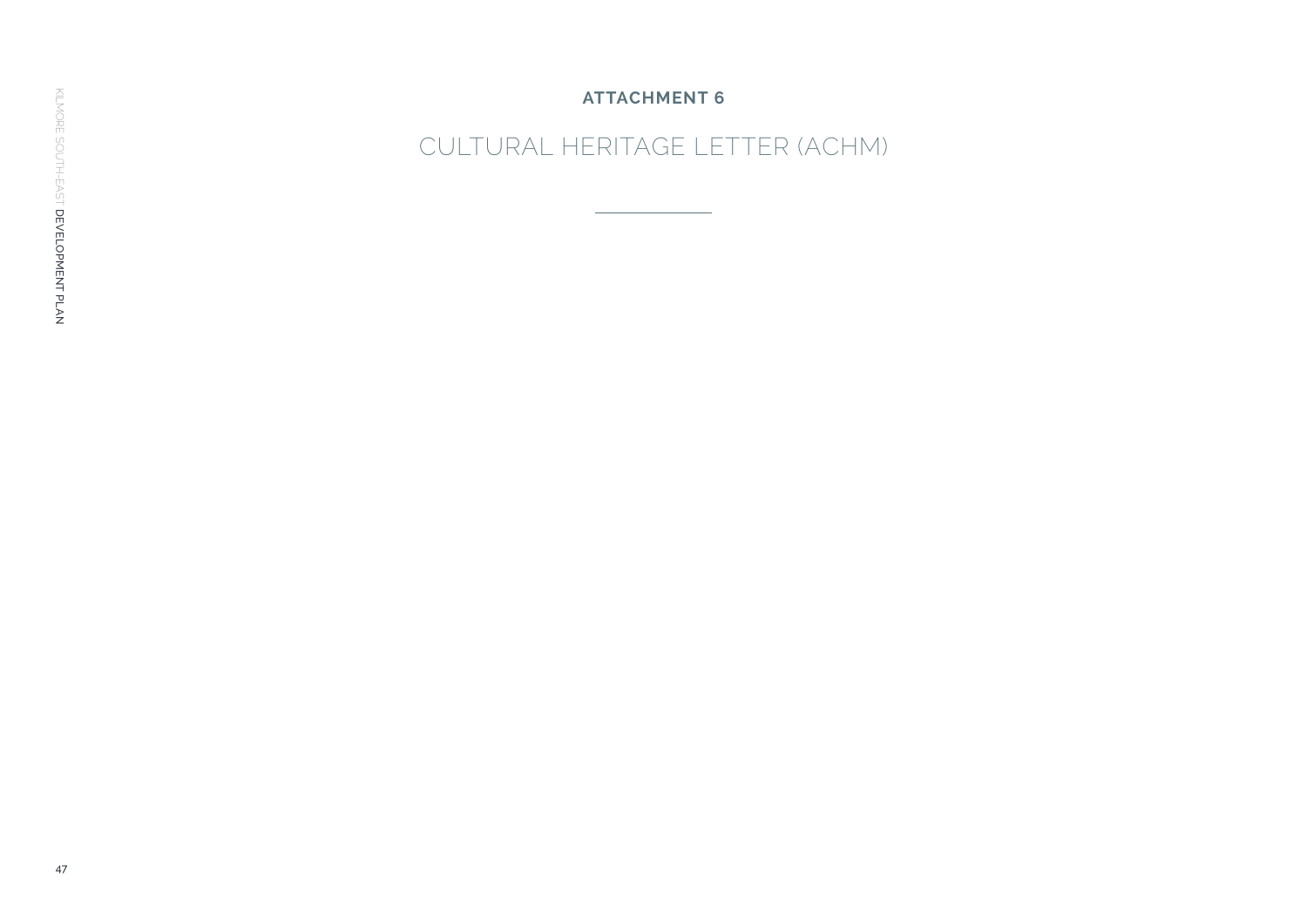

3 July 2019

Laura Caccamo Senior Consultant Urban Planner Mesh Level 2, 6 Riverside Quay SOUTHBANK VIC 3006

By Email:

## Private & Confidential

Dear Laura,

RE: RE: Cultural Heritage Requirements - Properties in South East Growth Precinct Kilmore Structure Plan

Having reviewed the information you have provided; I can confirm that there are some statutory Aboriginal cultural heritage requirements for two of the properties listed below.

| Property                   | <b>Trigger</b>                                           | Requirement           |
|----------------------------|----------------------------------------------------------|-----------------------|
| 1550 Northern Highway      | Yes, in Area of Aboriginal Cultural Heritage Sensitivity | <b>Mandatory CHMP</b> |
| 5 McIvor's Road            | No.                                                      | None                  |
| 65 Graves Street           | Yes, in Area of Aboriginal Cultural Heritage Sensitivity | <b>Mandatory CHMP</b> |
| 15 McIvor's Road           | No                                                       | None                  |
| 25 McIvor's Road           | No.                                                      | None                  |
| 45 McIvor's Road           | No                                                       | None                  |
| 50 McIvor's Road           | <b>No</b>                                                | <b>None</b>           |
| 15 Wandong Road            | <b>No</b>                                                | <b>None</b>           |
| Tootle Street (1\LP213736) | No                                                       | None                  |
| 105 Wandong Road           | <b>No</b>                                                | <b>None</b>           |
| 200 Quinns Road            | No.                                                      | None                  |
| 210 Quinns Road            | No                                                       | None                  |
| 45 Wandong Road            | No                                                       | None                  |

If we regard each property separately, the following conditions apply:

In your email, you have indicated that Mesh will be lodging a planning (subdivision) application once the land is rezoned by council.

The three (3) lots that are the subject of that planning application are highlighted in yellow in the table above. There are no Aboriginal cultural heritage issues associated with any of the 3 highlighted lots, so there are no Aboriginal heritage constraints on that land.

In response to your question regarding future planning processes and any Aboriginal heritage requirements, the two (2) properties highlighted in red in the table above are intersected by Areas of Aboriginal Cultural Heritage Sensitivity. Any application to subdivide these blocks will trigger a requirement for a mandatory CHMP.